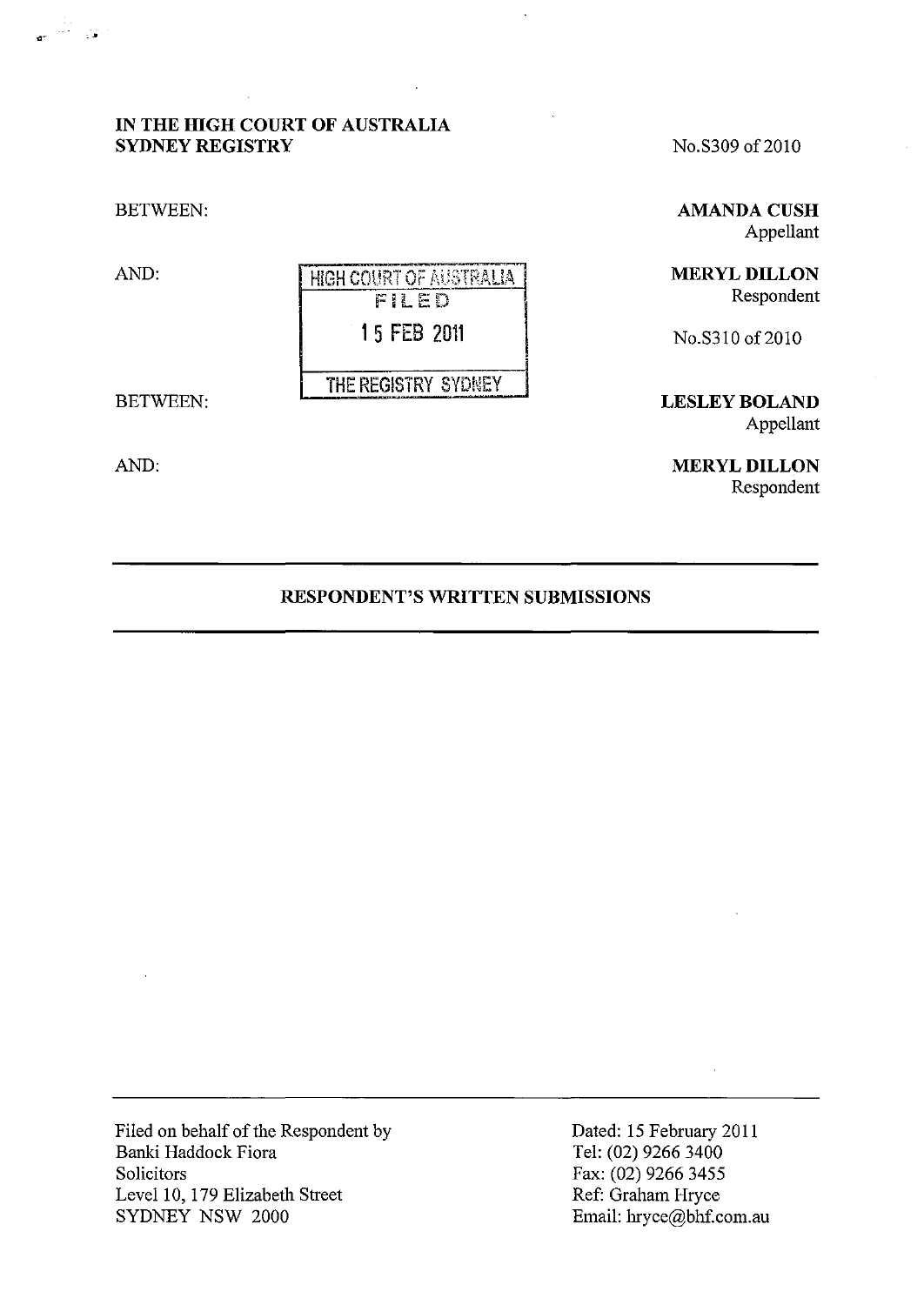### **Part I: Internet certification**

1. These submissions are suitable for publication on the internet.

#### **Part 11: Issues on the appeal**

- 2. This appeal concerns the defence of qualified privilege. The Court of Appeal upheld the defence (subject to a retrial on malice). The appellants raise only two arguments in their submissions: see [25] below. Those two arguments raise the following issues.
- 10
- 3. First, whether there was any substantial discrepancy between the information provided to Ms Dillon concerning an affair between the appellants and the publication made by Ms Dillon to Mr Croft on that same subject.
- 4. Secondly, if there was a substantial discrepancy, did that discrepancy have the consequence that:
	- (i) Ms Dillon had no legal, moral or social duty to make the publication to Mr Croft or that Mr Croft had no interest in receiving it?
	- (ii) the statements Ms Dillon made to Mr Croft were irrelevant to the occasion of qualified privilege?
- 5. Thirdly, whether the observations made by McHugh J in *Bashford* v *Information Australia* (2004) 218 CLR 366 at [73] and [77] are relevant to the disposition of this appeal, given that McHugh J stated that his observations did not apply in various situations which are relevant in the present case.
- 6. Fourthly, whether the observations by McHugh J in *Bashford* at [73] and [77] are applicable in the present case, whether they are correct in principle and whether they articulate propositions of law or generalised statements in relation to certain factual situations.

#### **Part Ill: Section 78B Notice**

7. The respondent certifies that there is no need for a s.78B notice.

20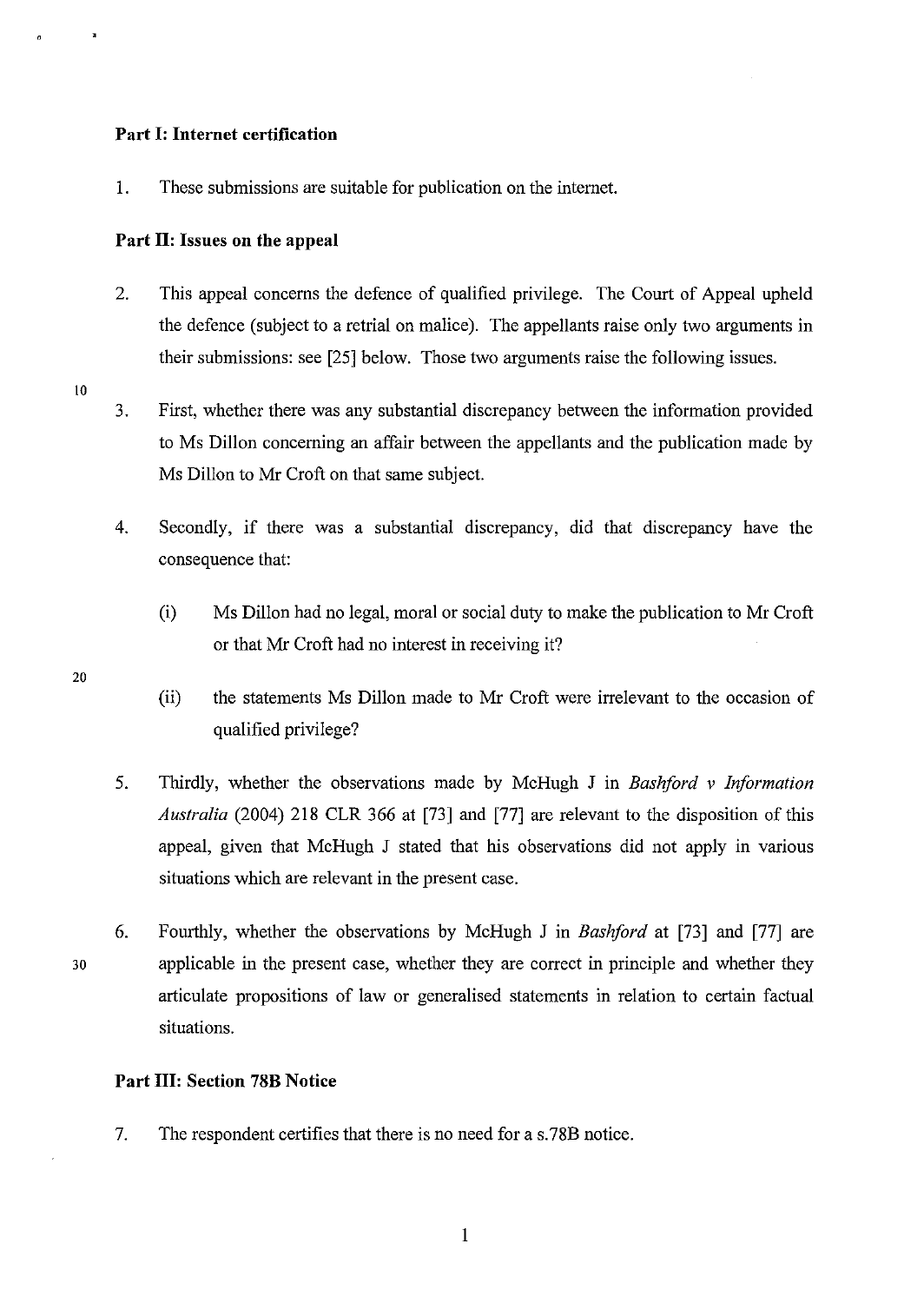### **Part IV: Material facts**

- 8. The facts set out in Part V of the appellants' submissions ("AS") are not complete. Accordingly, it has been necessary for the respondent to set out the relevant facts in more detail than would normally be expected of a respondent. The references to "WB" in these submissions are to the White Book in the NSWCA.
- *9. Relevant personnel and positions held.* The respondent Ms Dillon was appointed to the board of the Border Rivers-Gwydir Catchment Management Authority (CMA) as a 10 member of the board in May 2004 (CA at [7], WE 547). The first plaintiff, Mr Les Boland, was appointed to the CMA board in August 2004 (CA [7]). Ms Amanda Cush (the second plaintiff) was appointed as general manager of the CMA in mid-2004: WB 487. Mr Croft (the recipient of the relevant publication) was appointed as the inaugural chairman of the board of the CMA in February 2004 (WE 96) and continued to hold that post at the date of the publication. Mr Randall Hart was the Regional Director of the Department of Infrastructure, Planning and Natural Resources ("the Department"). References to other personnel who are of less significance will be made as required below.
- 20 10. *CMA and relevant statutory background.* The CMA is a statutory authority established under the *Catchment Management Authorities Act 2003* (NSW): CA at [7]. The CMA was established to invest public moneys in natural resource management in two of the Border Rivers-Gwydir catchments (WE 97). The CMA is a corporation which administers over \$30 million of taxpayer funds over any 4 year period (WE 450). The members of the CMA board are appointed by the relevant minister (CA [7]). The staff of the CMA are employed under the *Public Sector Employment and Management Act 2002* (NSW) as public servants: WB 451, 522, 597, 675. The staff of the CMA were appointed by the general manager (WE 452) and there were approximately 30 CMA staff in April 2005 (WE 637). Mr Croft as chairman was paid \$50,000 per annum (WE 30 129) and had the power to recommend the appointment or non-appointment of board members to the relevant minister (WB 127). The Department had, at all relevant times, the human resources responsibility and the financial transaction responsibility for the CMA (CA [8]).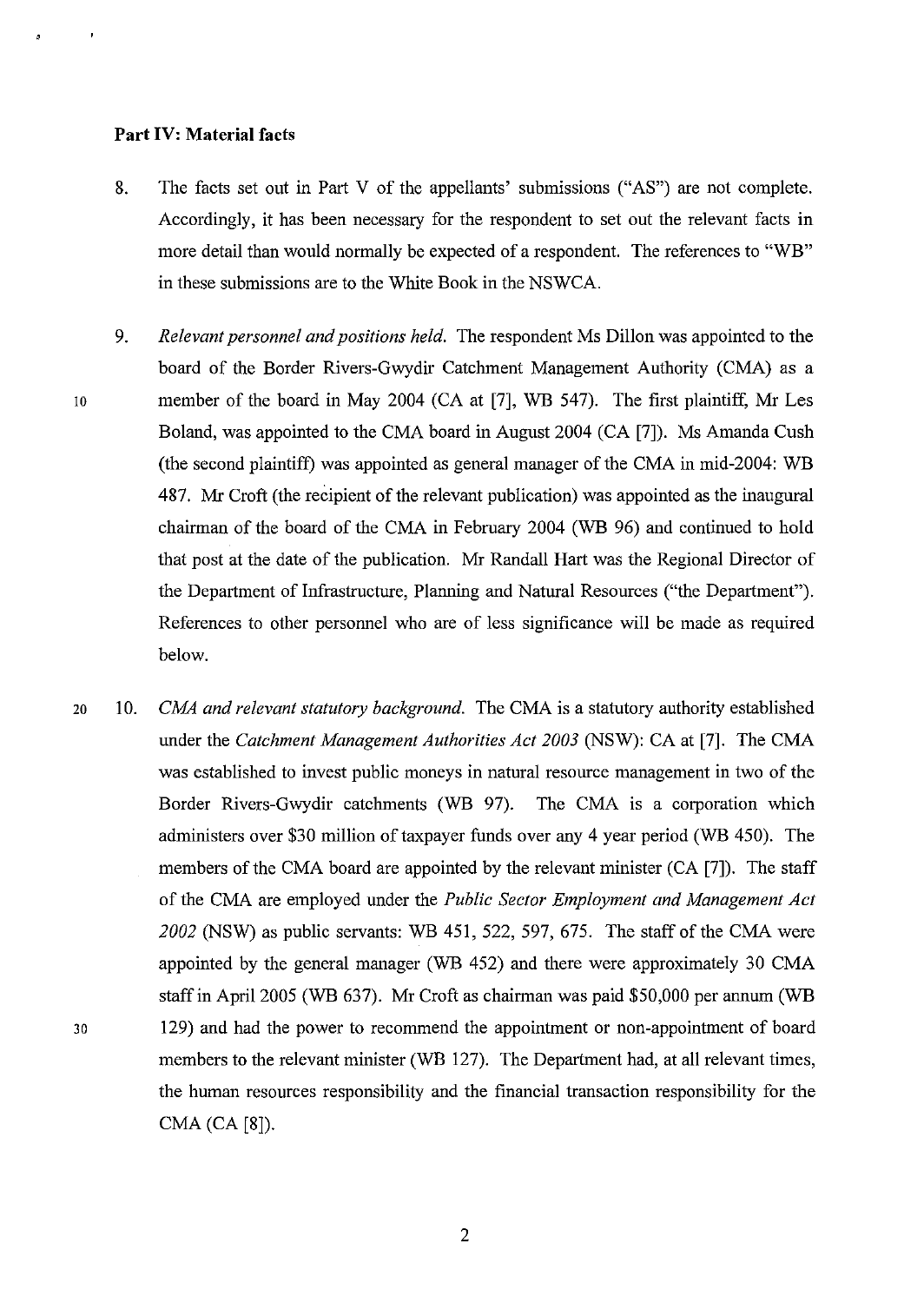- *11. CMA Corporate Governance Manual.* The CMA Corporate Governance Manual, Constitution and Code of Ethics and Conduct contain a number of relevant entries:
	- (i) The CMA board is responsible and accountable for the selection and evaluation of the general manager: WB 337.9.
	- (ii) The CMA comprises a board, a general manager and other staff reporting to the general manager: WB 338.1.
- (iii) The chairperson ensures that the board fulfils its responsibilities for the governance of the CMA, is a partuer to the general manager, and helps him/her to achieve the missionary authority, optimises the relationship between the 10 board and management, and is the public face of the Authority: WB 338.8.
	- (iv) Board members provide governance to the Authority, represent it to the community and accept the ultimate legal authority for it, and are expected to behave with the highest ethics, always act within the law and follow government directions and policies: WE 339.1.
	- (v) The CMA general manager is responsible for the day-to-day operations of the CMA and reports to the board: WB 339.4.
	- (vi) The general manager's responsibilities are set out at para 6.1: WB 339.5.
- (vii) A board member of the CMA must disclose to a meeting of the board any direct or indirect interest in a matter being considered or about to be considered by the 20 board: WB 340.6.
	- (viii) A board member who has a material personal interest in a matter must not vote on the matter or be present while the matter or a related resolution is being considered by the board: WB 340.8.
	- (ix) An officer of the CMA must act honestly in the exercise of powers and the discharge of functions, must exercise a reasonable degree of care and diligence and must not make improper use of their position or information acquired through their position to gain an advantage for themselves or cause detriment to the CMA: WB 341.2.
	- (x) CMA board members must not use information received or their position to benefit themselves, their family or their friends, and have a duty to declare conflicts of interest or potential conflicts of interest and must not vote or be present during discussions of those matters: WB 343.7.
	- (xi) All board members have a collective responsibility to the board and the CMA which requires them to be vigilant, question any transactions or decisions that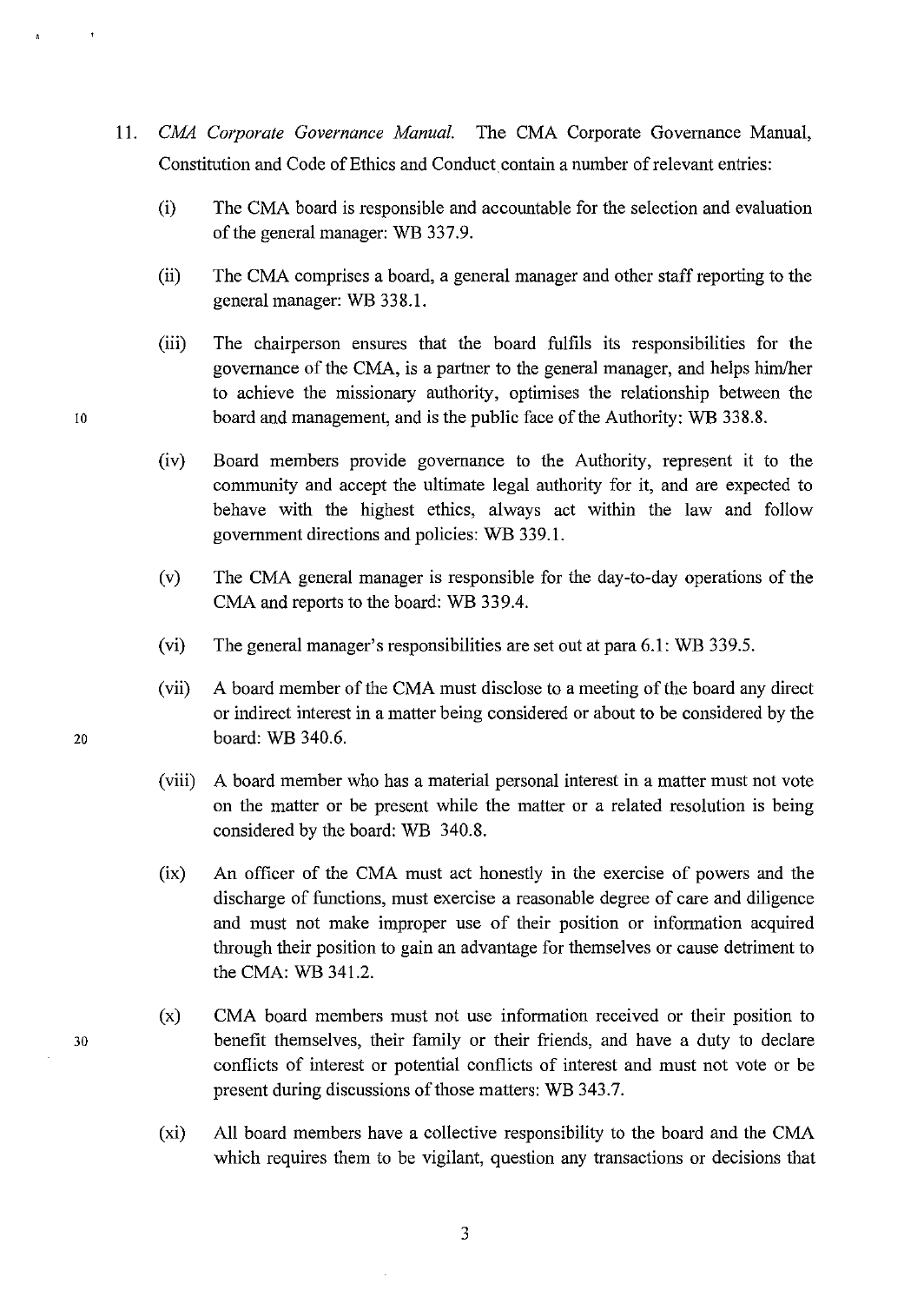appear out of the ordinary and ensure that authority has been exercised within the appropriate financial delegations: WE 346.7.

- (xii) If the conduct or position of any member of the board is such that continuance in office appears to the majority of the members of the board to be prejudicial to the interest of the Authority, the majority of the members at a meeting specially convened for that purpose may suspend that member: WE 350.2.
- (xiii) The general manager of the CMA is responsible for the day-to-day management of the operation of the CMA in accordance with the general policies and specific directions of the board and the board may entrust to and confer on the to general manager such powers exercisable under the Articles as the members of the board think fit: WB 350.8.
	- (xiv) The general manager will at all times and in all respects be subject to the control of the board: WB 351.3.
	- (xv) Members of the CMA board have various duties including acting honestly, exercising reasonable care and diligence in the exercise of powers and discharge of functions, not making improper use of their position, not using their position to obtain a gain or advantage for themselves or another person, and not causing detriment to the Authority: WB 351-352.
- (xvi) Members of the board may exercise all powers and do all such acts and things 20 which the Authority is authorised or permitted to exercise and do and which are not required to be done by the Minister: WB 352.6.
	- (xvii) Under the code of ethics, the board members have various principles of conduct, including acting honestly and in the public interest, and in performing their duties to promote confidence in the integrity of public administration: WB 356.
	- (xviii) Personal and professional behaviour is also subject to various restrictions: WE 356.
	- (xix) Disclosures must be made by board members in order to manage conflicts of interest: WE 357.8.
- (xx) The general manager and chairperson are required to report suspected 30 corruption to the ICAC "as soon as there is reasonable suspicion that corrupt conduct may have occurred or may be occurring": WE 357.9.
	- *12. Mr Mills raises a complaint which is considered by the Grievance Committee.*  Although the main office of the CMA was in Inverell, there were five employees at the Moree office including Mr Greg Mills: CA [10]. Mr Mills filed a grievance against Ms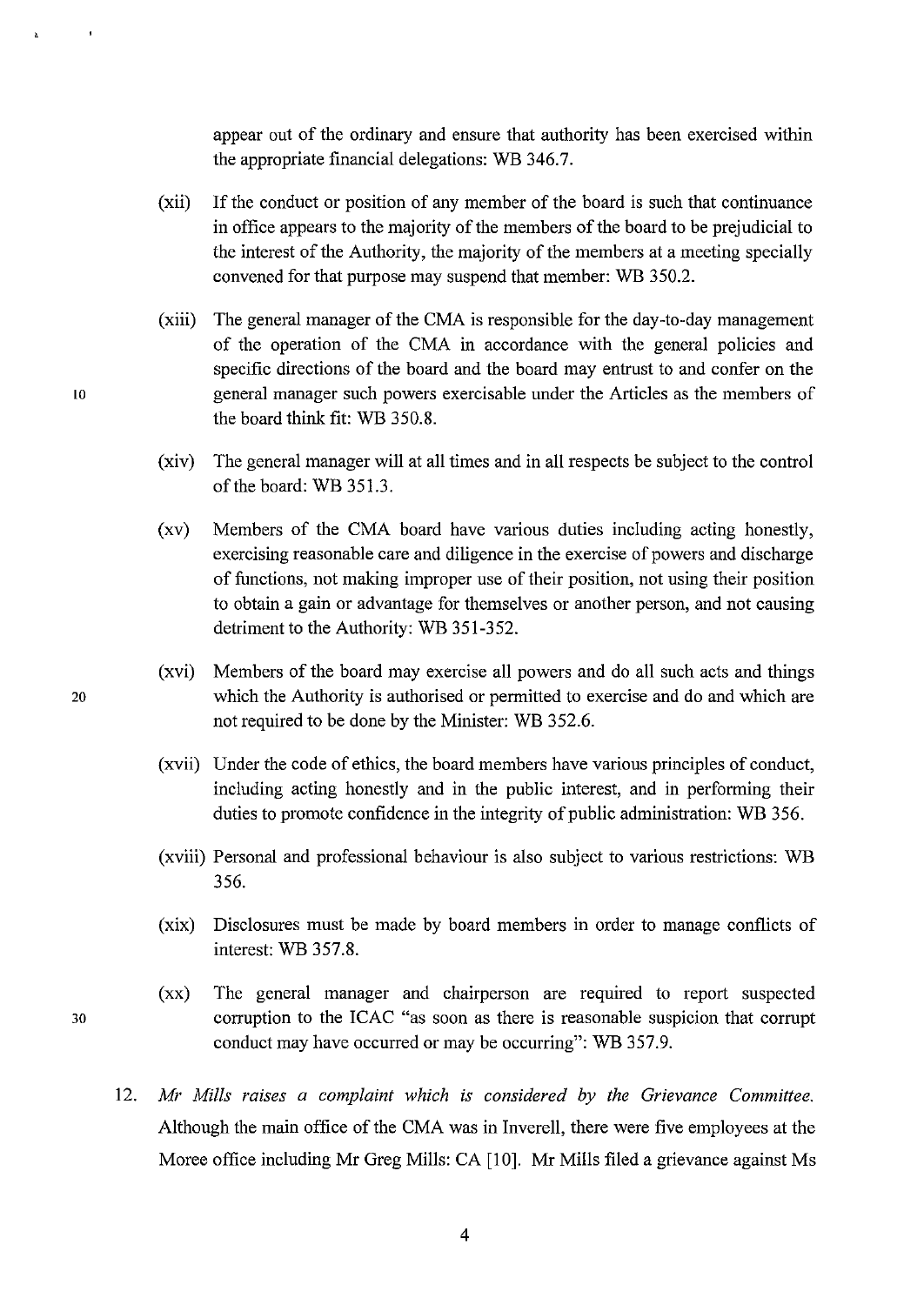Cush on about 15 December 2004: CA [11]. The nature of that grievance is not in evidence, but the board of the CMA established a "grievance committee" to deal with his complaint and the committee comprised Mr Croft, Mr Boland and Dr Crouch: CA [11]. The committee gathered information including a written response from Ms Cush which was received by the committee on 21 December 2004: CA [11]. The committee met on 15 January 2005 and made a recommendation to the board that "no further action be taken based on the available information in relation to this grievance": CA [11]. The board adopted that recommendation at its meeting in January 2005: CA [11]. However, the Human Resources branch of the Department gave some advice to either 10 the board or the grievance committee and it was decided to give Mr Mills "the opportunity to verbally present his case": CA [11]. That opportunity was provided to Mr Mills in an interview with Mr Croft and Mr Boland on 15 February 2005: CA [11]. The grievance committee made a recommendation thereafter to the board that "as there was no additional information supplied" the decision taken by the board at the January meeting should stand: CA [11]. In early 2005 Mr Mills informed Ms Dillon that he felt that his matter had not been dealt with impartially because he believed that Ms Cush and Mr Boland were having an affair: CA [12]. At about this time Mr O'Brien (an employee at the Moree office of the CMA) informed Ms Dillon that he had some concerns about the CMA generally and, in particular, some concerns about the 20 relationship between Mr Boland and Ms Cush and the grievance committee: CA [12].

*13. Information relating to affair conveyed to Ms Dillon.* Ms Dillon first heard that Mr Boland and Ms Cush may be having an affair in late 2004, early 2005: WE 554. In December 2004 Ms Chittenden told Ms Dillon that "Amanda really likes Les": WB 560. In early 2005 Mr Mills informed Ms Dillon that he had "a matter of grievance" in relation to Ms Cush and that he felt that his matter had not been dealt with impartially because he believed that Mr Boland and Ms Cush were having an affair: WB 556, 613, CA [12]. In early 2005 Mr O'Brien informed Ms Dillon that he had "some concerns about the CMA" and "some concerns about the relationship between Mr Boland and 30 Ms Cush that related to some issues about the grievance committee": WE 555-556, 612, CA [12]. His words "did include words in relation to a relationship": WB 556. Some time around February 2005 Mr Pitman conveyed his knowledge of the rumour to Ms Dillon: CA [14], WB 611, 612, 667. Mr Pitman "said that he was concerned that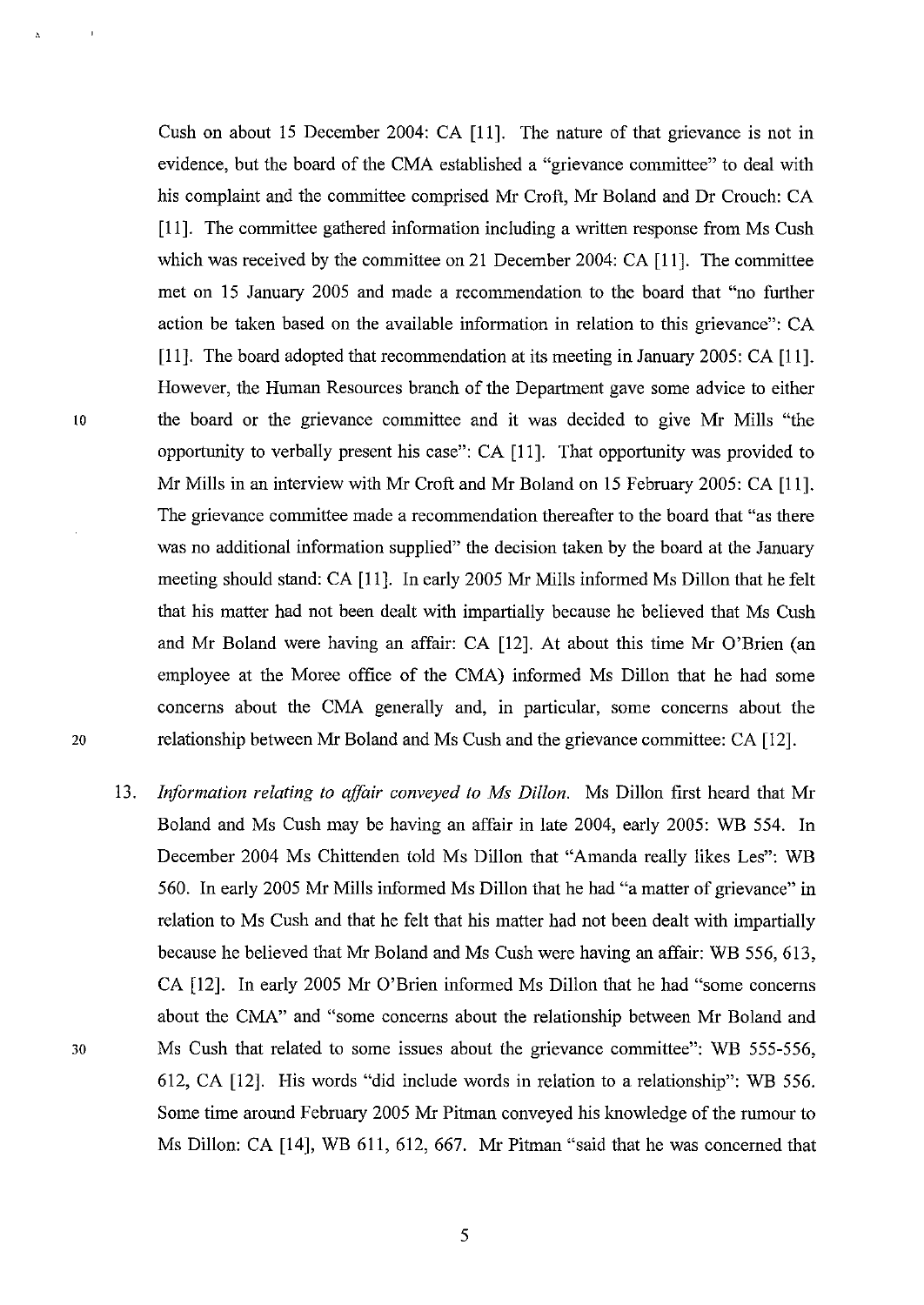Mr Boland had been involved in the grievance committee because he believed that there was an affair occurring between the parties": WB 554. Ms Dillon advised Mr Mills, Mr O'Brien and Mr Pitman that if they had any concerns they should raise them with Mr Croft: WB 614, 626-627.

- *14. 30 March 2005: Mr Hart (Regional Director of the Department) speaks to Ms Dillon.*  On 30 March 2005 Mr Hart rang Ms Dillon and informed her that he wanted to have a confidential discussion: WB 678, 672 following, CA [17]. At the time Mr Hart spoke to Ms Dillon "lots of people were talking about the rumour" and Mr Hart had "heard it 10 from a number of sources": WB 681, CA [17]. During the conversation with Ms Dillon "the subject of the existence or otherwise of an affair or relationship" between Mr Boland and Ms Cush was "mentioned": WB 673 and CA [18]. Ms Dillon later characterised what she had been told by these various people as "the existence of the rumour and the accusation". In addition to the discussion to which Ms Dillon was a party, there was also much talk at the CMA about Ms Cush and Mr Boland having an affair: see the summary at CA [12]-[18].
- *15. Mr Croft asks CMA Board to express confidence for Ms Cush.* On 31 March 2005 Mr Croft forwarded an out of session business paper by email to members of the board for 20 their early response seeking an affirmation from the CMA board of support for Ms Cush (as general manager): CA [19]. Ms Cush had sought this statement of support: WB 334. On 31 March 2005 Ms Dillon sent an email to Mr Croft asking him what the urgency was in relation to that particular issue. On I April 2005 Mr Croft wrote an email to Ms Dillon advising that the urgency was that "Amanda [Cush] may have to respond to an accusation prior to the next meeting and needs our support to be prepared for that eventuality": CA [20].
	- *16. Mr Hart's memorandum to the Director General of the Department dated 1 April 2005.*  This is dealt with by the CA at [21]-[22]:

30

"After his conversation with [Ms Dillon], Mr Hart prepared a Memorandum to the Director-General of the Department dated I April 2005 that he sent by facsimile on 4 April 2005. That Memorandum referred to the "seriousness" of allegations that had been made against Ms Cush and to an investigation carried out by Mr Hart and Ms Bate. It included alleged inappropriate claims in relation to a Travelling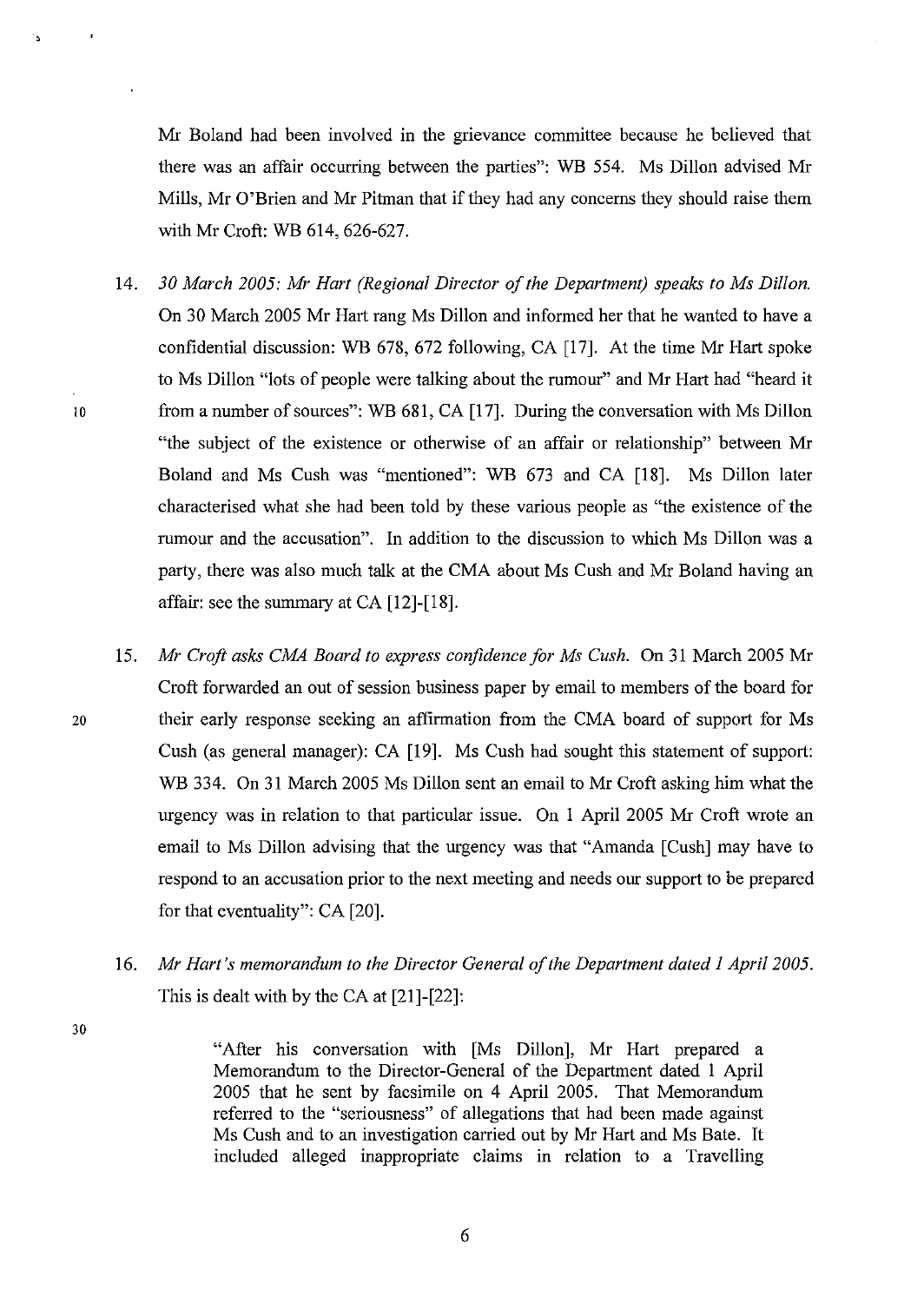Allowance and approvals thereof. It referred to the Tweed Heads meeting and raised questions about the expenses in relation to that meeting. It also referred to the circumstances surrounding the nonappointment of an indigenous officer. It included advice that a CMA Board member had "been in contact with" Mr Hart in relation to corporate governance matters of the Board and that the Board would bring those matters to the attention of the Minister.

There was also a reference to so called "anomalies" including that Mr 10 O'Brien had resigned; a further two staff members of the CMA had indicated they would resign; and two Departmental staff members had indicated they would refuse a transfer to the CMA. The Memorandum did not mention the "rumour", however it recommended that the allegations against Ms Cush should be referred to the relevant area of the Department for investigation ..."

# 17. 6 *April 2005: Director General writes to Ms Cush.* This is summarised by the CA at [23]:

20 "On 6 April 2005 the Director-General of the Department wrote to Ms Cush advising her that she had decided to treat a complaint in relation to the selection process for the "Catchment Officer Indigenous" as a "disciplinary matter". The Director-General advised Ms Cush of the process to be followed and the possible "disciplinary actions" that could be applied if a finding of misconduct were to be made ..."

*18. Publication by Ms Dillon to Mr Croft on* 8 *April 2005:* The confidential discussions between Mr Croft and Ms Dillon on 8 April 2005 are summarised by the CA at [24]- [25]:

> "[24] [Ms Dillon] met with Mr Croft on 8 April 2005 in a cafe in Moree in a location where they could have a private conversation. [Ms Dillon] informed Mr Croft of the telephone conversation with Mr Hart and the fact that he had raised a number of "concerns" about the CMA with her: [WB 106]. [Ms Dillon] raised concerns about: a complaint in relation to the appointment process in respect of an indigenous officer's position with the CMA: [WB 105]; the corporate governance of the CMA: [WB 106]; staff management issues, in particular that some of the staff had made complaints about "the conduct of the general manager": [WB 107]; and the Board's attitude to the staff; and the grievance process: [WB 108]. Although the concerns that [Ms Dillon] raised with Mr Croft came to the attention of some members of the board before this date, [Ms Dillon] advised Mr Croft that the Department, through Mr Hart, was looking at whether the Board was reacting appropriately to these matters. Mr Croft was concerned that the Department was raising questions about

30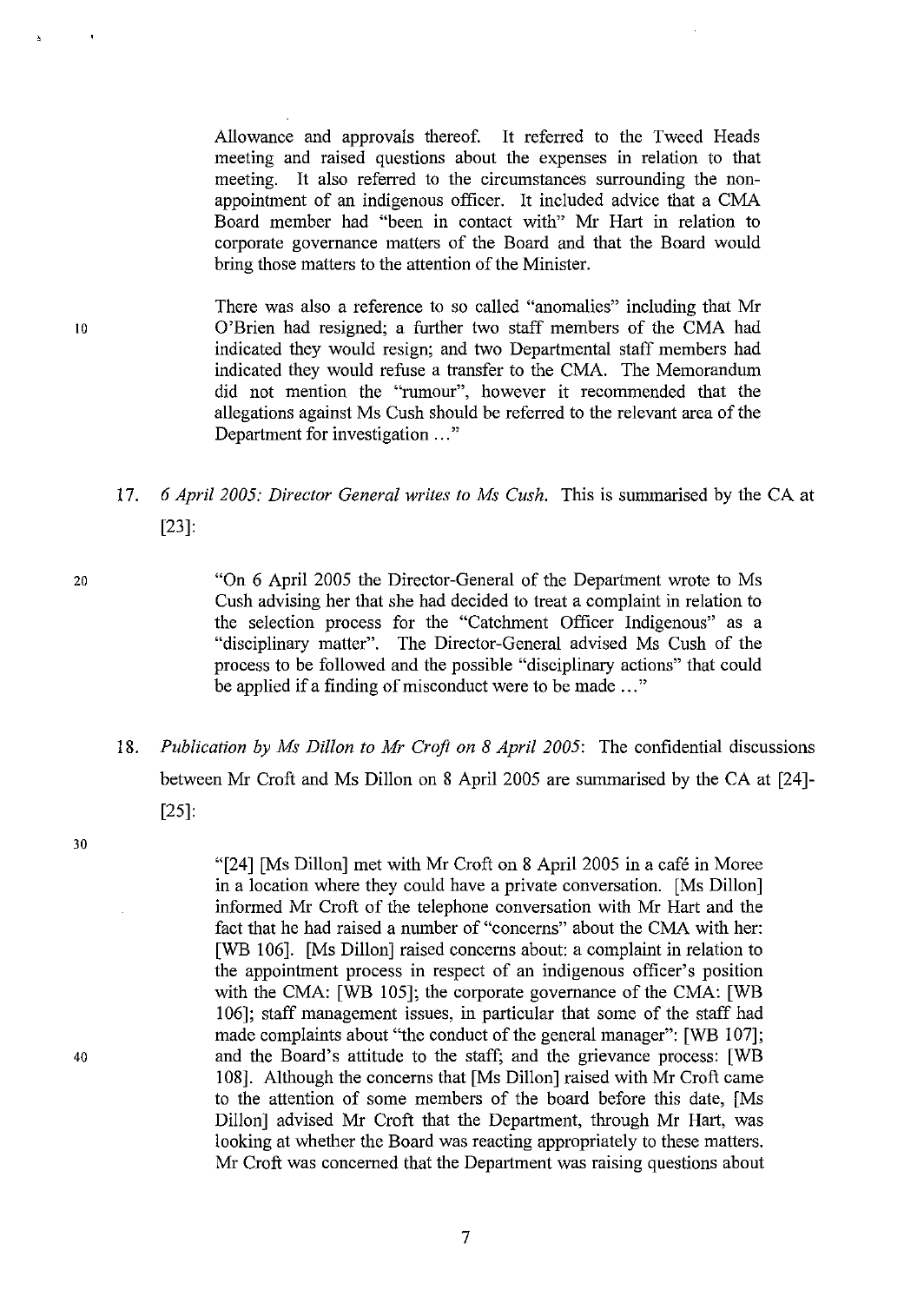whether the Board was doing its job properly: [WB 108-109]. Mr Croft asked [Ms Dillon] to work with Ms Cush to develop a business paper for the Board in relation to the governance concerns that she had raised.

[25] Mr Croft claimed that during the meeting [Ms Dillon] said: "It was well known among members of the Catchment Management Authority that Les and Amanda were having an affair": [WB 100]; or "It was widely known throughout the CMA that Les and Amanda were having an affair": [WB 115]."

- 19. It will be observed that the conversation between Mr Croft and Ms Dillon covered a wide variety of concerns about Ms Cush, of which the affair between her and Mr Boland was but one matter.<sup>1</sup>
- 20. *Jury's Findings at the s.7A hearing.* The imputations found by the jury are set out at AS [8]-[9]. On the issue of the words spoken the jury answered "yes" to the following question in respect of both appellants: "Has the plaintiff ... established that on 8 April 2005 [Ms Dillon] said to James Croft the following words or words substantially the same ...: "It is common knowledge among people in the CMA that Les and Amanda 20 are having an affair"."
	- 21. The appellants' submissions contain the following factual errors:
		- (i) AS[7], sixth sentence: the appellants here assert that Ms Dillon did not know that the affair was common knowledge among people in the CMA. If unqualified, this is incorrect. Ms Dillon knew that several people had been discussing the existence of an affair, namely, Ms Chittenden and Messrs Mills, O'Brien and Pittman (WB 637.41-639.4; WB 554-556).
	- (ii) AS[IO], second sentence: the appellants here assert that Ms Dillon denied referring to the nature of the relationship between the appellants in her conversation with Mr Croft. This is incorrect. Ms Dillon's evidence was that the word "relationship" spoke for itself and meant an affair (WB 210.20-.51; WB 565.11-.40; see also WB 627.31-.34 and WB 564.45).

10

**<sup>1</sup> See** *Guise* **v** *Kouvelis* **at p.119 where Dixon J noted that "the entire transaction must be considered in ascertaining whether the occasion was privileged".**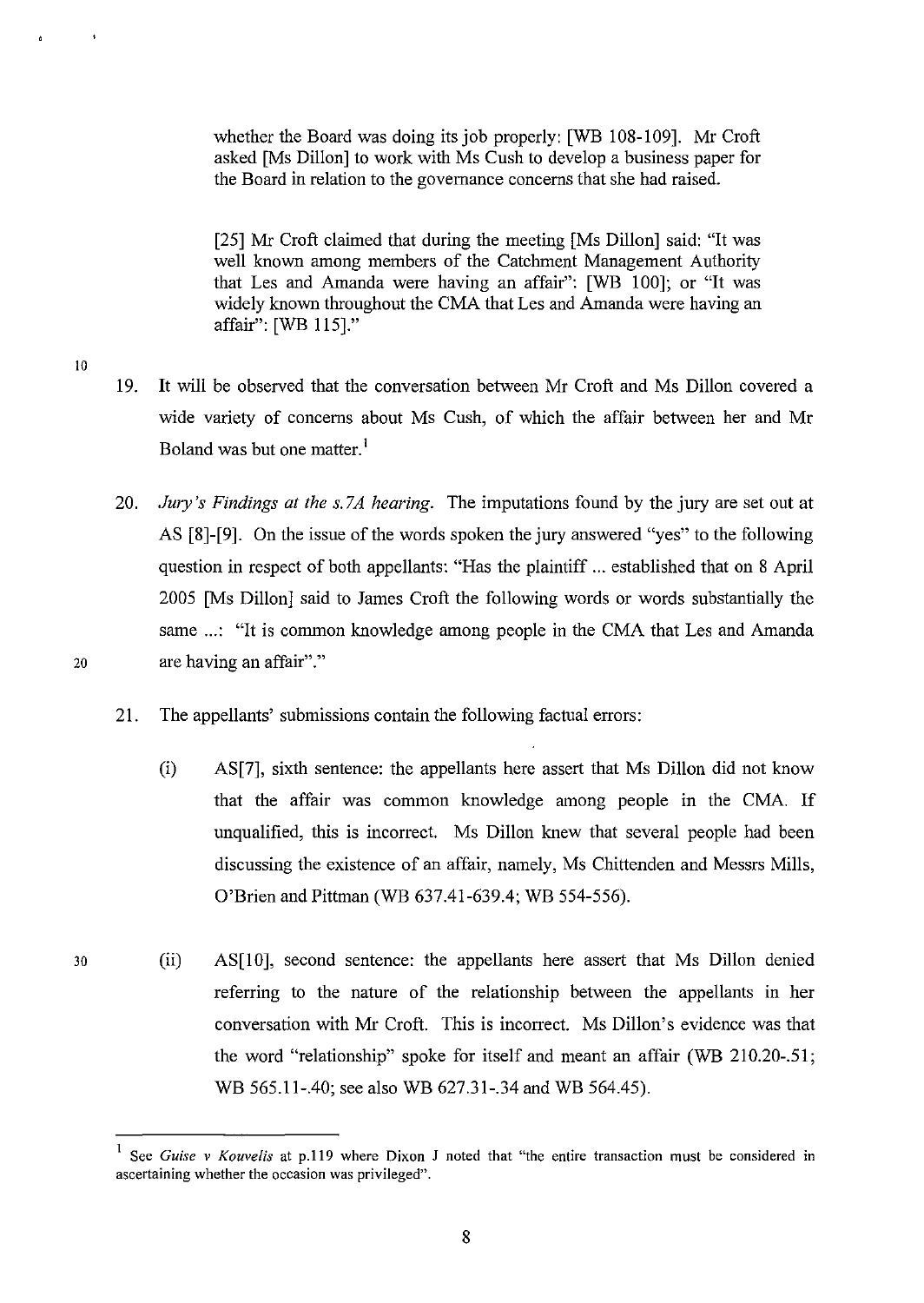- (iii) AS[13], first sentence: the appellants here assert that in late 2004 or early 2005 Ms Dillon heard rumours of an affair from Messrs O'Brien, Mills and Pittman. This is incorrect. Those staff mentioned the affair to Ms Dillon in a way which is consistent with the affair being fact (WB 554-556, 613, CA [12]). The error is repeated at AS[21], first sentence and AS [25], first to third sentences.
- (iv) AS[13], second sentence: the appellants here assert that Ms Dillon did nothing with the information conveyed to her by Messrs O'Brien, Mills and Pittman. This is incorrect. Ms Dillon advised those staff members to raise their concerns with Mr Croft (WE 612.25-.30; WB 614.25-.38; WB 626.50-627.1). The error is repeated at AS[21], first sentence.
- (v) AS[14], second sentence: the appellants here assert that on 31 March 2005 Mr Croft sent an email to all board members stating that Ms Cush "may have to respond to an accusation prior to the next meeting". This is incorrect. That email is dated 1 April 2005. On 31 March 2005 Mr Croft sent an "Out of Sessions Business Paper" to the board members by email and sought an affirmation of support from the board members for Ms Cush (CA at [17]-[23]).
- (vi) AS[14], third sentence: the appellants imply that Ms Dillon's conversation with Mr Hart occurred after the email correspondence between Ms Dillon and Mr Croft on 31 March 2005. This is incorrect. Ms Dillon spoke with Mr Hart on 30 March 2005 (WB 678, 672ff; CA [17]). The error is repeated at AS[21], second sentence.
- (vii) AS[14], sixth sentence: the appellants assert that Ms Dillon was the only board member not to support Ms Cush. The appellants neglect to mention that on 15 April 2005, when the board resolved to affirm support for Ms Cush as General Manager, Ms Dillon was in Darwin on CMA business (WE 606.9-.12).
- (viii) AS[15], first sentence: the appellants assert that the reason Ms Dillon spoke to Mr Croft about the affair was that others had raised it as a matter of concern. This is incorrect. This was not the only reason Ms Dillon raised the matter with

10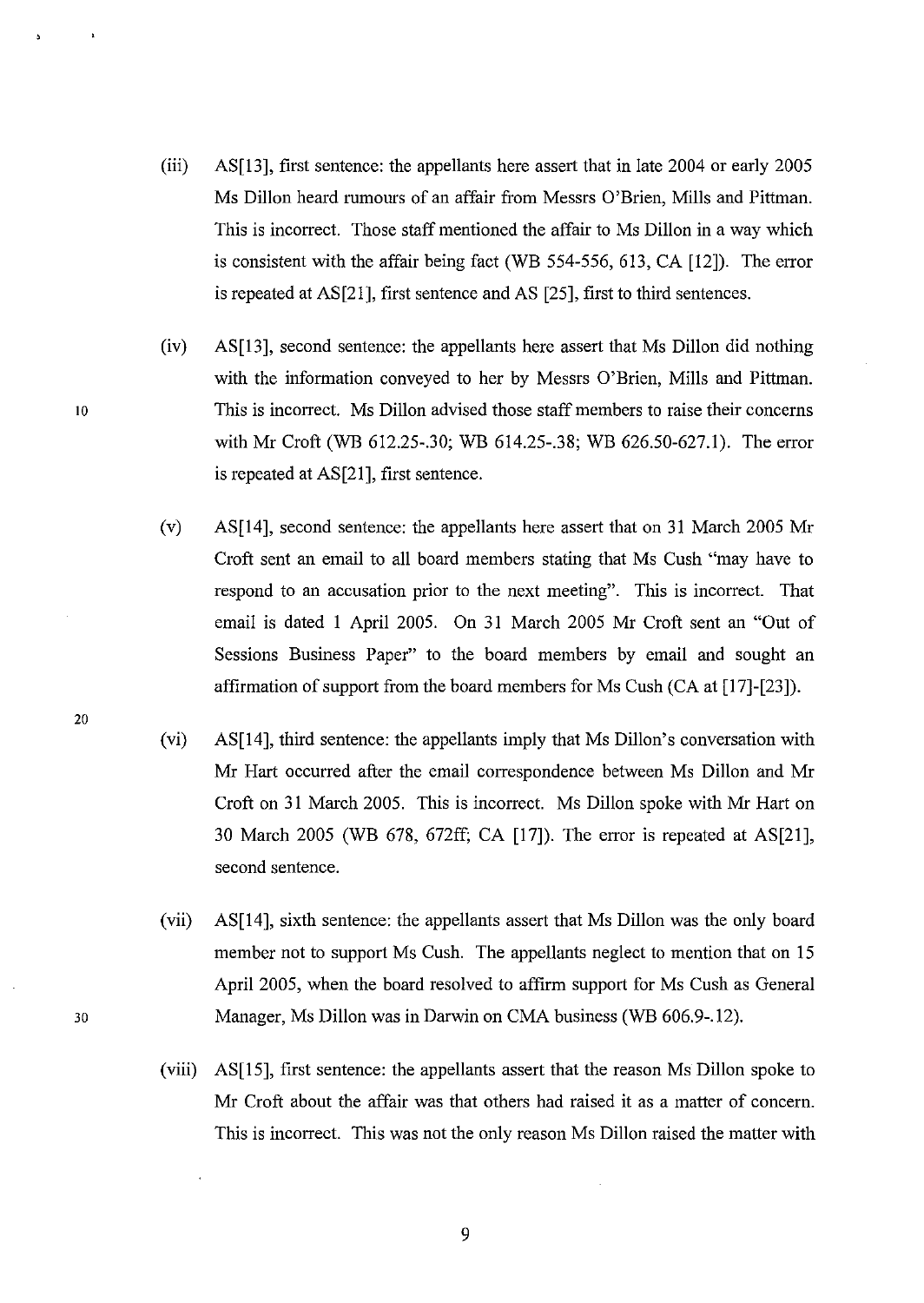Mr Croft (WB 188.14-.34; WB 565.36-566.30; WB 626.47-627.3; WB 640.37- .45; WB 642.39-643.4; WB 654.38-655.6).

- (ix) AS[15], third sentence: the appellants assert that in her evidence Ms Dillon accepted that she was under no duty to disclose to anyone the existence of the rumour in April 2005 (referring to WB 615.151) but for her conversation with Mr Hart on 30 March 2005. This is incorrect. Ms Dillon's evidence at WB 615.15f was that from January to March 2005 she felt no sense of duty or obligation to speak to Mr Croft about the affair. No mention is made of Mr Hart at WB 615.15f(cf. WB 27-28).
- (x) AS[21], third sentence: the appellants assert that on 30 March 2005 Ms Dillon and Mr Hart spoke about a rumour of an affair between Ms Cush and Mr Boland. If unqualified, this is incorrect. Ms Dillon and Mr Hart also spoke about the existence or otherwise of the affair (WB 673.35-.38).
- (xi) AS[25], second sentence: the appellants assert that Ms Dillon "well knew" there was only a rumour of an affair between Ms Cush and Mr Boland. This is incorrect. CMA staff conveyed the fact of an affair to Ms Dillon, and she retained an open mind as to its existence (WB 554-556, 613; CA [12]; WB 611.49-612.9).

#### **Part V: Applicable statutory provisions**

22. The respondent does not accept the accuracy of the appellant's statement of applicable statutory provisions, which should have included reference to the *Catchment Management Authorities Act 2003* (NSW) passim and the *Public Sector Employment and Management Act 2002* (NSW) ss. 3,7,40-53. See Annexure A.

#### 30 **Part VI: Respondent's argument**

10

20

23. At [43]-[61] Bergin CJ in Eq (with whom Allsop ACJ and Tobias JA agreed) held that the statements made by Ms Dillon to Mr Croft were made on an occasion of qualified privilege. Bergin CJ in Eq reasoned as follows: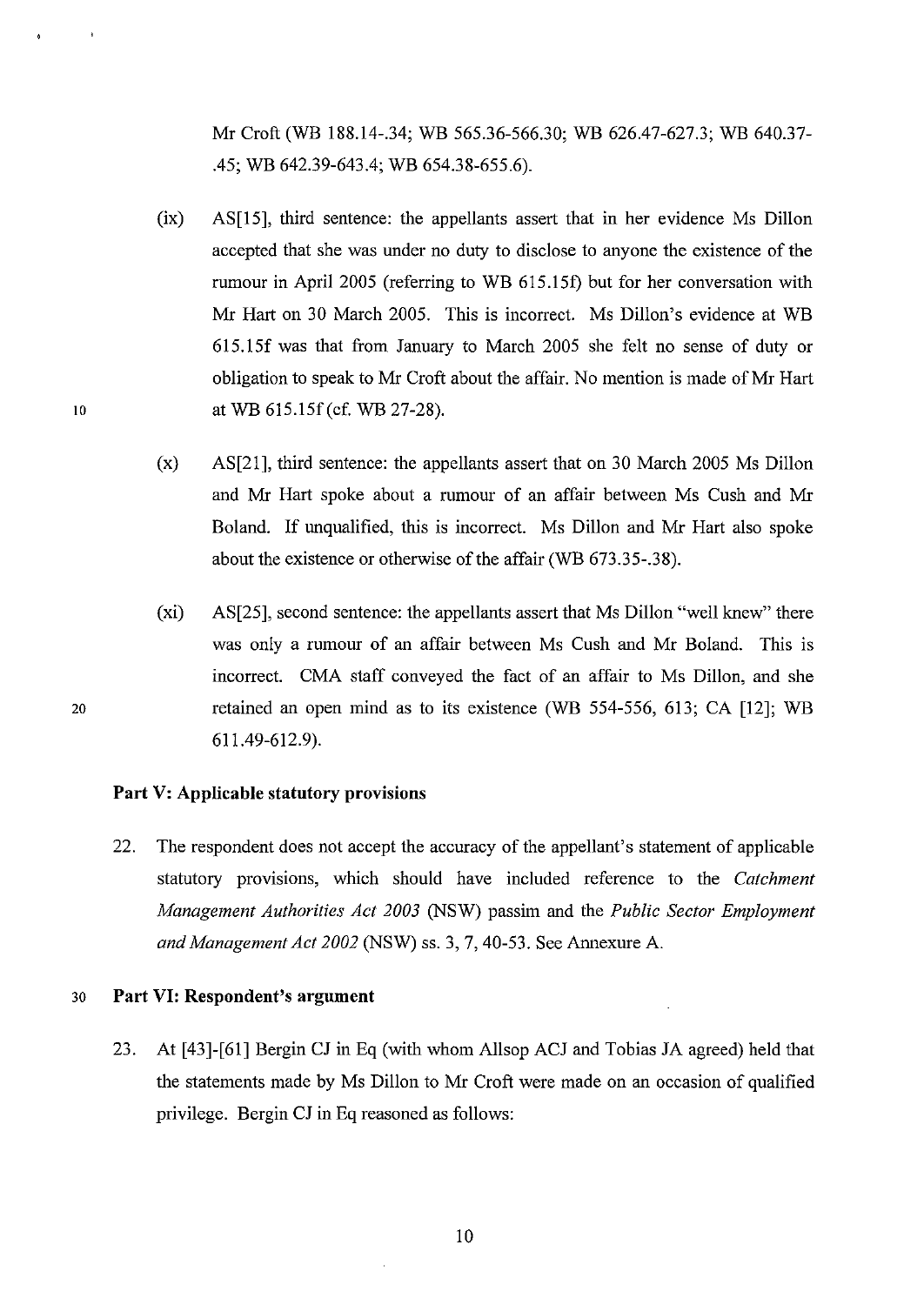- (i) the regional director of the department contacted Ms Dillon in her role as a member of the board of the CMA to discuss serious allegations of misconduct within the CMA: [49];
- (ii) the allegations were of a kind that the regional director considered might be referred to ICAC: [49];
- (iii) during this conversation, the rumour of the relationship between Ms Cush and Mr Boland was mentioned: [49];
- (iv) Mr Hart was well aware of the rumour at the time of the conversation: [49];
- (v) the evidence established that Mr Hart had contacted Mr Pitman, as had his assistant, Ms Bate, to ask about the rumour: [49];
- (vi) the rumour was a matter important enough for Mr Hart to telephone Mr Pitman to ask him about it: [49];
- (vii) the detail of the serious allegations relating to inappropriate financial 20 transactions and expenses as outlined in Mr Hart's memorandum of 1 April 2005 to the Director General included allegations that Ms Cush made claims for expenses that were allegedly already paid for by the CMA: [50];
	- (viii) the focus of the discussion between Ms Dillon and Mr Hart related to Ms Cush's alleged misconduct: [50];
	- (ix) Ms Dillon clearly raised with Mr Hart her concerns about the corporate governance of the board: [50];
	- (x) agreement was reached between Mr Hart and Ms Dillon that she would raise these matters directly with the Minister: [50];
		- (xi) Ms Dillon decided that she should inform the chairperson of the board, Mr Croft, of as much of the conversation with Mr Hart as she could without compromising any investigation: [50];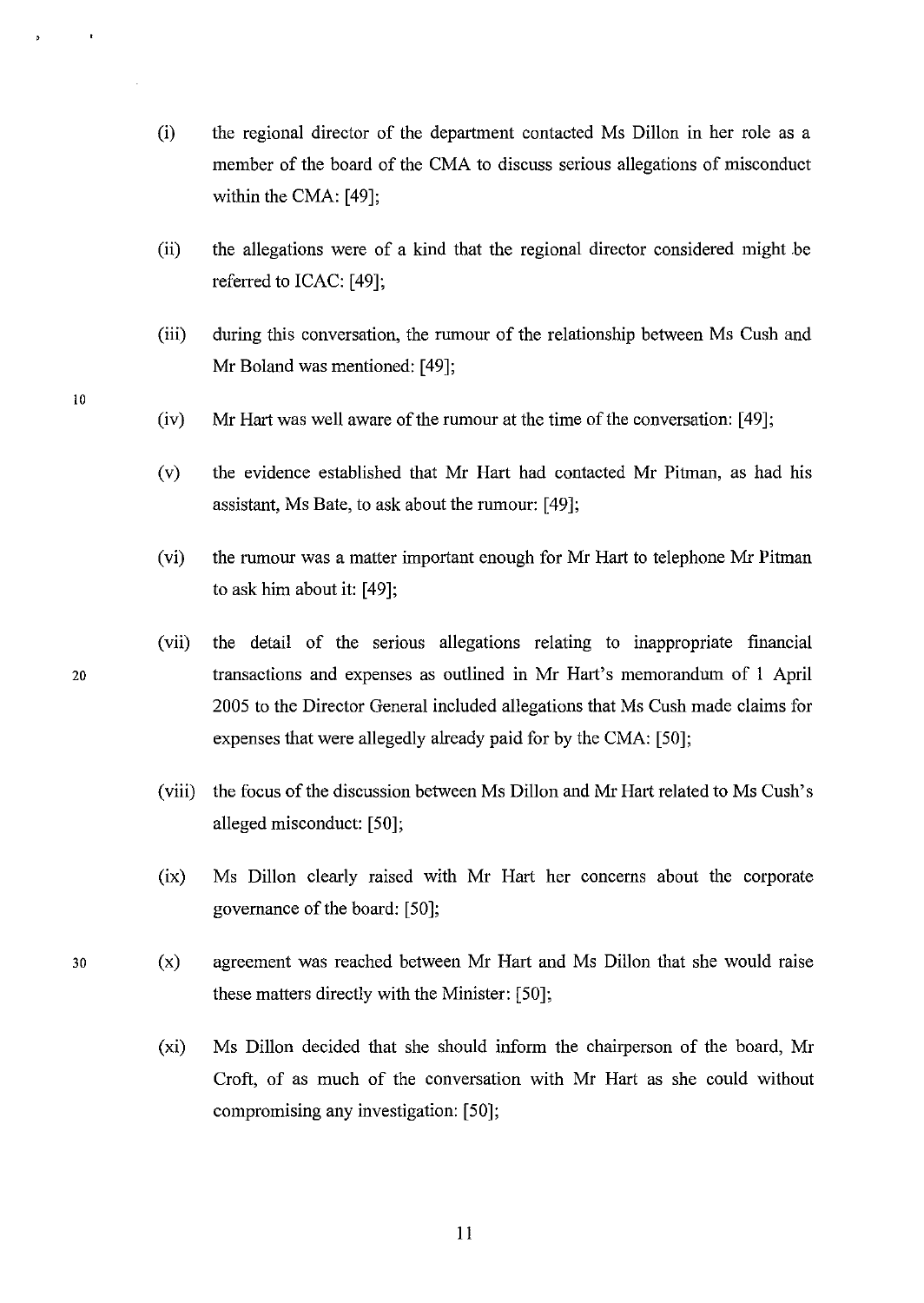- (xii) once Ms Dillon became aware of the serious allegations referred to by Mr Hart, she had a duty to inform the chairperson of the board of the nature of those allegations: [50];
- (xiii) the chairperson of the board had a corresponding interest in receiving the information from a member of the board who had been approached by the regional director of the department: [50];
- (xiv) the rumour of the affair between Ms Cush and Mr Boland was intrinsically to intertwined with the concerns which Ms Dillon had raised with Mr Croft about the nature of the relationship between members of the board [including Mr Boland] and staff members [including Ms Cush]: [52];
	- (xv) the rumour of the affair was also intrinsically intertwined with concerns which Ms Dillon raised with Mr Croft in relation to complaints which had been made about the grievance process by Mr Mills [which included the allegation that the appellants were having an affair]: [52];
- (xvi) moreover, Mr Hart (the regional director of the Department) had become aware 20 of the rumour about the affair and this gave a "new dimension" to its existence elevating it to an importance that imposed a duty on Ms Dillon to convey its existence to the chairperson: [52];
	- (xvii) equally, the chairperson had a reciprocal interest in receiving the information: [52];
	- (xviii) to allow the Chairperson to remain ignorant of the rumour when it had been raised by staff of the CMA and discussed between a board member and a regional director of the department that had certain supervisory functions over the CMA would have been in breach of the board member's duty to inform the chairperson of information relevant to matters that were clearly to be the subject of investigation by the department and possibly by ICAC: [52];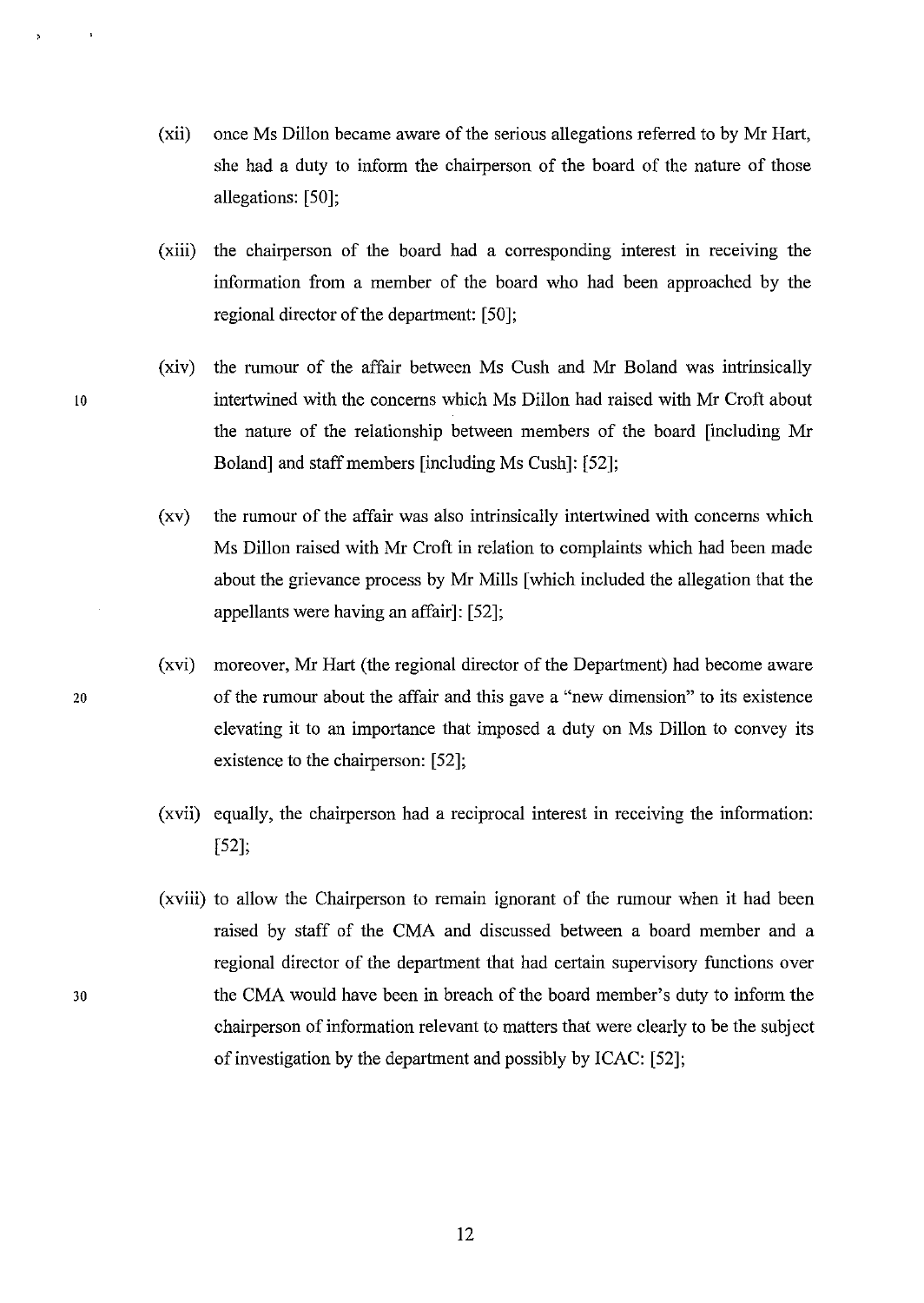- (xix) the infonnation about the affair was relevant to the privileged occasion and sufficiently connected to it so as to attract the defence of qualified privilege: [53].
- 24. The conversation between Ms Dillon and Mr Croft was confidential. It related to their duties as directors of the CMA (a statutory authority) and to the conduct of an officer of a statutory body: CA[50]. The material was published by Ms Dillon to only one other person: CA [24]. And the information was part of a discussion which was most germane to the perfonnance by these two board members of their responsibilities. It 10 was also directly relevant to the issue of a confidence motion scheduled for later consideration by the board: CA [19] and [26]. The information was closely related to various allegations that had been made about Ms Cush which were the concern of both the board and the department, particularly given the board's supervisory responsibilities over the general manager (who reported to the board).
	- 25. In AS the appellants raise two highly specific arguments as to why the Court of Appeal should have rejected the defence of qualified privilege:
		- (i) It is submitted that the information received by Ms Dillon was only a "rumour" and yet she reported it to Mr Croft as a fact; therefore, there can be no defence of privilege because Ms Dillon could have no duty to publish rumour as fact and Mr Croft could have had no interest in receiving incorrect information; further that the rumour had been published as a fact had the consequence that the information published was irrelevant to the occasion.
		- (ii) It is submitted that statements made by McHugh J in *Basliford,* particularly at [73], should have been followed: because the publication was entirely voluntary this should have been decisive against a finding of qualified privilege.
- 30 26. It is submitted that the first argument has substantial problems.
	- 27. The first problem is that it is inaccurate to assert that the information given to Ms Dillon was simply that there was a rumour about an affair. It is true that the judgment of Bergin CJ in Eq uses the expression "rumour" (sometimes in inverted commas  $-$  eg [54], [22]) as a compendious way of referring to the information provided to Ms Dillon.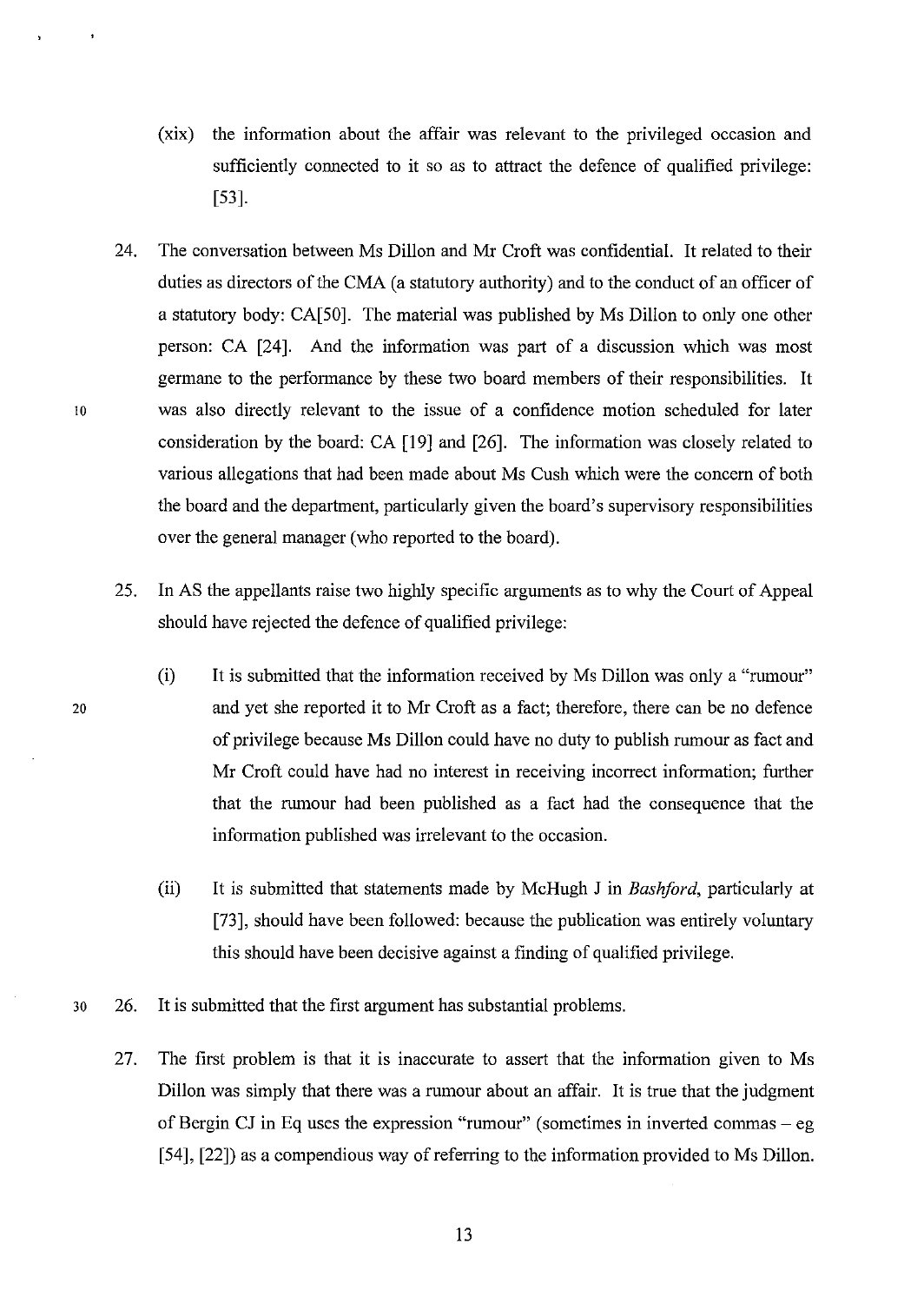However, when one looks at the information provided to Ms Dillon in relation to the alleged affair, it cannot be classified simply as "rumour":

- (i) Ms Chittenden had told Ms Dillon that "Amanda really likes Les": WB 560.24.
- (ii) Mr Mills informed Ms Dillon that he believed that Mr Boland and Ms Cush were having an affair: WB 556.35, 613.20-613.50, CA [12].
- (iii) Mr O'Brien had informed Ms Dillon that he had concerns about the CMA and 10 in particular "concerns about the relationship" between Mr Boland and Ms Cush that related to some of the issues about the Grievance Committee: WB 555-556, CA [12].
	- (iv) Mr Pitman told Ms Dillon that he was concerned that Mr Boland had been involved in the Grievance Committee because he believed that there was an affair occurring between the appellants: WB 554.47.
	- (v) Mr Pitman also told Ms Dillon that he had observed interactions between Mr Boland and Ms Cush; he added that they were more than the interaction of a board member and a general manager and that "they were very friendly": WB 555.25.
	- (vi) Mr Pitman told Ms Dillon about the rumour in February 2005: WB 667.25; CA[14].
	- (vii) The topic of the existence or otherwise of an affair or relationship between a board member and Ms Cush was mentioned in a telephone conversation between Ms Dillon and Mr Hart: WB 673.38 and CA [18].
- 30 28. Secondly, the appellants' assertion that Ms Dillon stated as a fact that the appellants were having an affair also needs substantial qualification by reference to the particular facts and circumstances of this case. Although the imputations found by the jury can be so characterised, the requisite close examination of the facts and circumstances of publication requires that account be taken of the following: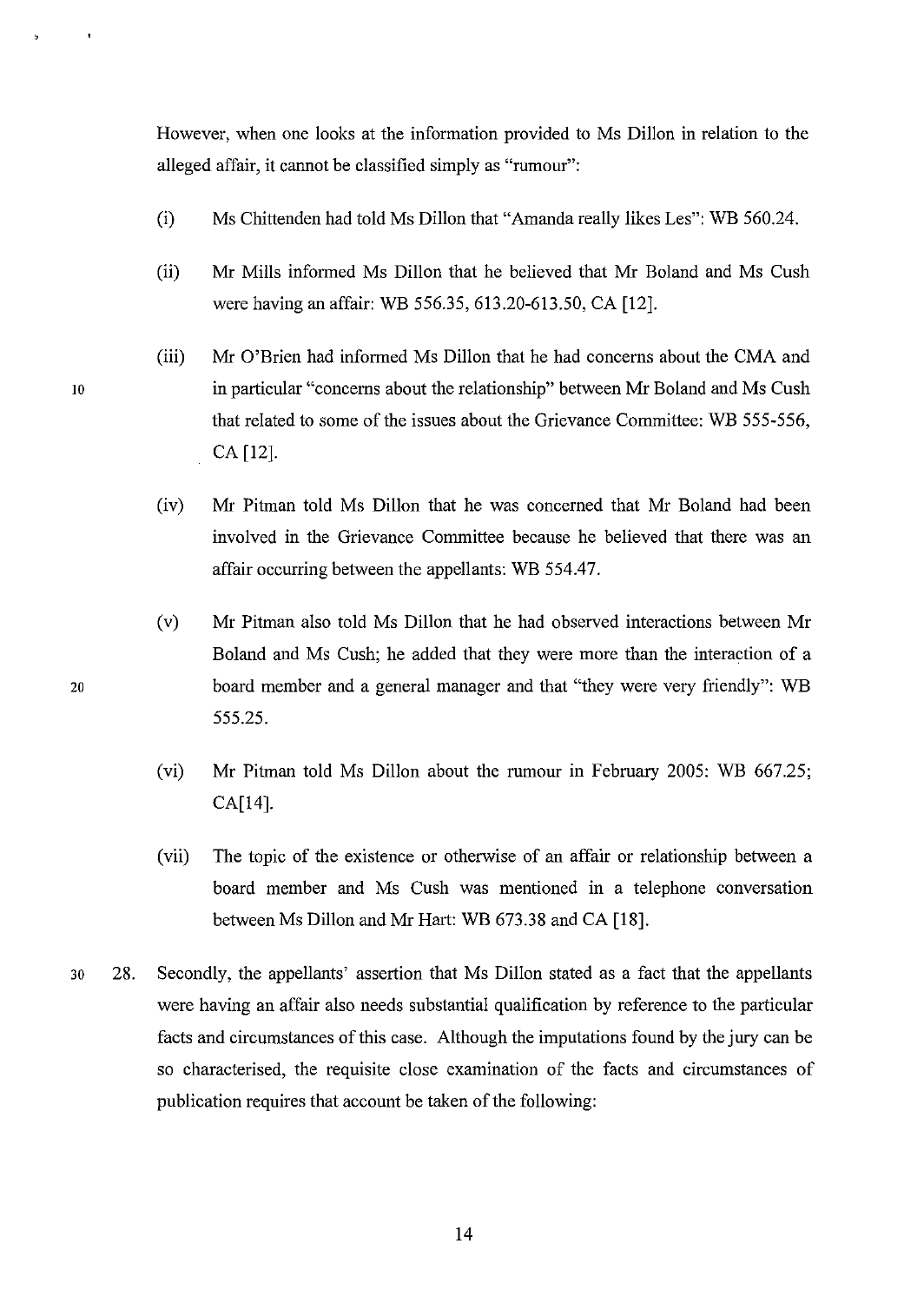(i) there is no jury finding as to the exact words used by Ms Dillon; nor is there a finding that Ms Dillon stated in terms that the appellants were having an affair; there is only a finding that the words used were the words or "words substantially the same" as "it is common knowledge among people in the CMA that Les and Amanda are having an affair";

(ii) the jury, in determining whether the imputations were conveyed, were entitled to rely on an ordinary reasonable listener's capacity for loose thinking, incomplete attention, regard to a broad general impression of what was said and drawing of inferences from the actual words used and the context of the discussion; these matters underline the proposition that there may be real differences between the words used in a slander and the imputations conveyed;

- (iii) in the defamation context, there is no difference of substance between a statement that "Smith is a murderer" and "people say that Smith is a murderer": both convey the imputation that Smith is a murderer; accordingly it is difficult for the appellants to assert that there is a substantial distinction between an allegation of fact and one of rumour.
- 20 29. Thirdly, at AS [25] the appellants submit that there was no duty to publish or interest in receiving the publication because Ms Dillon referred to the affair as a fact when there was only a rumour to this effect. The appellants' submission does not dispute that a relevant duty and interest would have arisen if Ms Dillon had stated that there was a rumour of an affair: see CA at [52]. The appellants' submission is difficult in the light of the reasoning of the majority in *Bashford.* In that case the plaintiff argued (as here) that there was no privilege because the publication contained an inaccuracy. At [23]- [26] Gleeson CJ, Hayne and Heydon JJ held that the requisite reciprocity of duty and interest existed by reason of the *subject matters* of the publication. At [26] their Honours noted agreement with the reasoning of the Court of Appeal to the same effect: 30 see [12]. At [187] Kirby J agreed with the reasoning of Gleeson CJ, Hayne and Heydon JJ and with the Court of Appeal on this point. Thus a majority in *Bashford*  determined the questions of duty and interest by focusing on the topics or subjects of the discussion and held that a relevant duty and interest arose despite the inaccuracy in the discussion of those topics.

10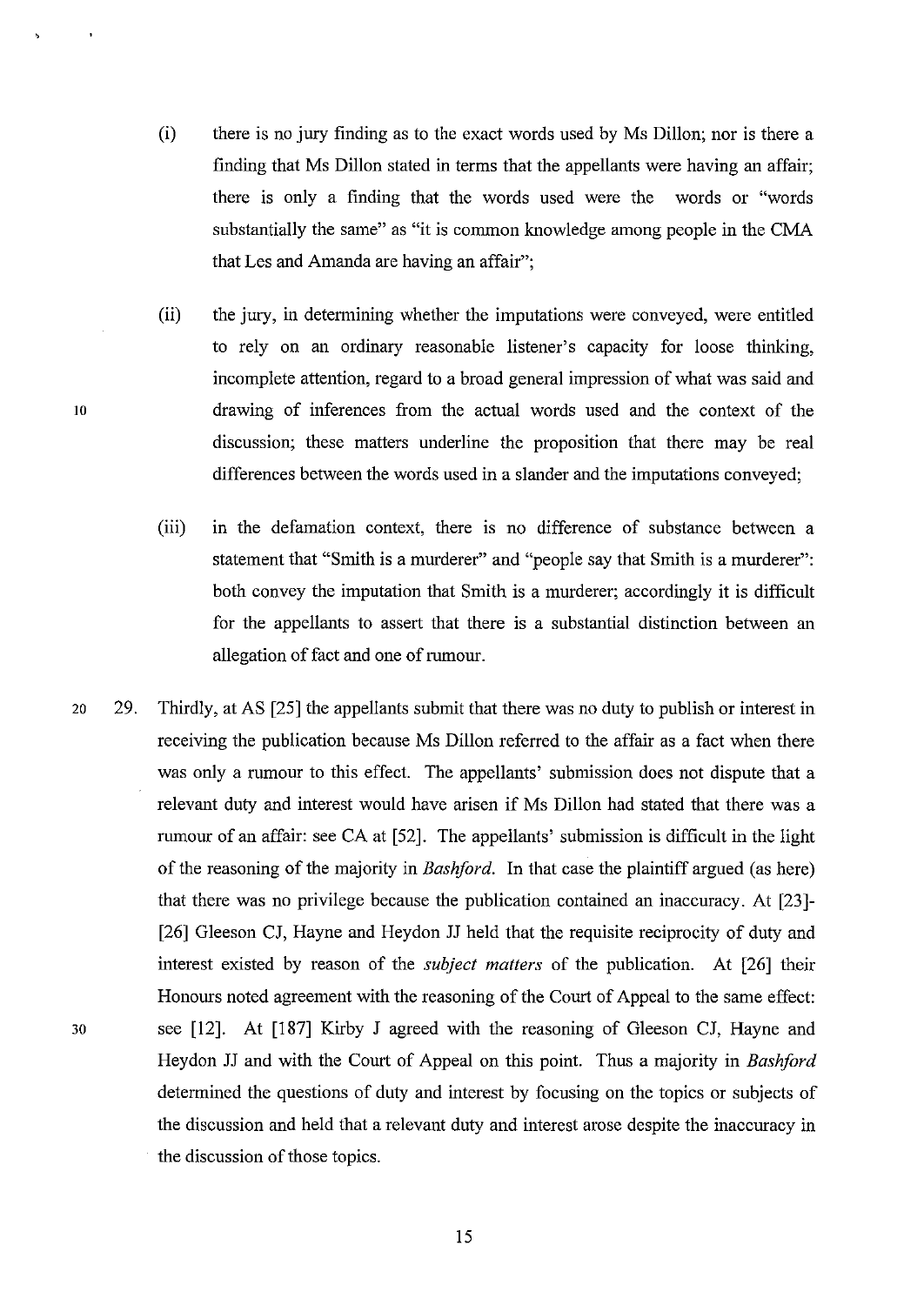#### 30. Likewise, at [126] of *Bashford* Gummow J made the following observations:

"[I]t is well established that the inaccuracy of an imputation is no bar to the availability of qualified privilege arising out of a reciprocal duty or interest. This is because the particular relationship between the defendant and the person in receipt of the communication, and the advantages which the law deems are to be had from free communication within such a relationship, enjoy a significance over and above the 10 accuracy ofthe defamatory imputation in question."

- 31. This passage was applied by Kiefel J in *Aktas* v *Westpac* (2010) 241 CLR 79, at [94]. It is submitted that the topics and issues discussed by Ms Dillon with Mr Croft all related to concerns about Ms Cush's alleged behaviour and related matters and that (applying the majority reasoning in *Bashford*) these *topics* created the requisite duty and interest. It is difficult to see how an inaccuracy (if such it be) in the discussion of these topics would destroy the interest and duty which the appellants concede to have existed if Ms Dillon had simply mentioned the affair as a rumour (rather than as fact).
- 20 32. Fourthly, at AS [29] a submission is made that if the privileged occasion involved the giving and receipt of information concerning the existence of a rumour, the assertion that the affair was a fact was extraneous or irrelevant to the occasion of qualified privilege. This submission accepts that discussion of the *rumour* of an affair was relevant to the occasion of privilege but asserts that a statement that the affair was a *fact*  was irrelevant to the occasion. The submission implicitly assumes a very precious and demanding test of relevance or connexion which would treat most inaccuracies as irrelevant to the occasion. In *Bashford* (which involved an inaccuracy) Gleeson CJ, Hayne and Heydon JJ applied an undemanding approach on relevance based simply upon whether the parts of the publication which defamed the plaintiff related to the 30 subject matter giving rise to the privileged occasion: see [27]-[30] and especially [29]. See also Gummow J at [132]-[135]. At [194]-[196] Kirby J did not embrace any particular test of relevance but at [196] decried an approach which would involve "unrealistic demands that all communications ... be fastidiously checked so as to remove the slightest inaccuracies before publication": see also [202]. These approaches provide no encouragement to the appellants whose submission proceeds upon the basis that the subject of the affair is relevant to the occasion but that the alleged inaccuracy of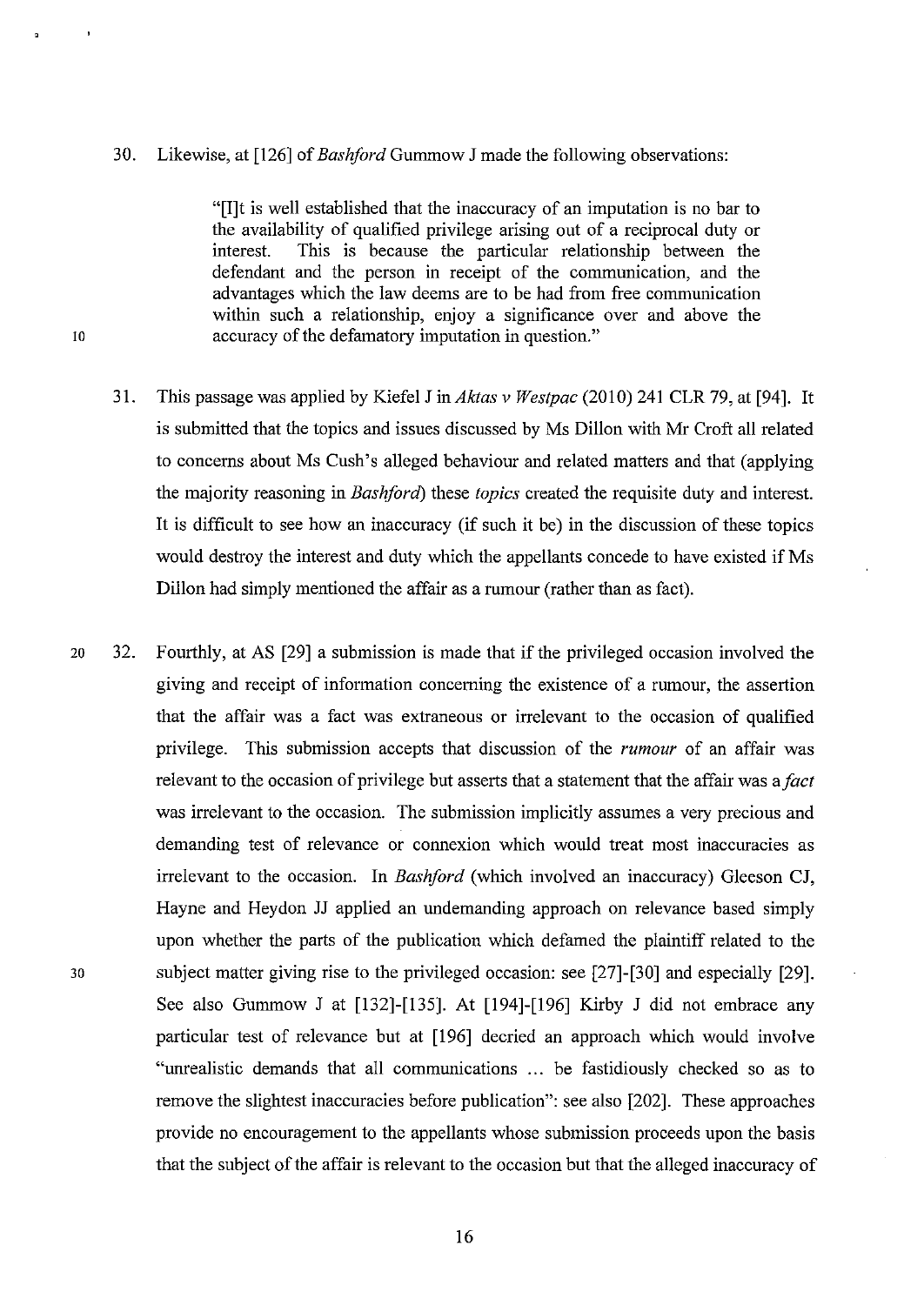referring to the affair as fact makes the statement irrelevant to that occasion. The approaches applied in other cases to the issue of relevance (or connexion) also make the appellants' task difficult: see *Horrocks* v *Lowe* [1975] AC 135, at 151 (Lord Diplock with whom three other members of the House agreed); *Adam v Ward* [1917] AC 309, at 318,321,326-327, 340, 348. In *Bashford* v *lriformation Australia* [2001] NSWCA 470 Hodgson JA reviewed *Adam* and *Horrocks* and held at [43] that "material communicated on the privileged occasion will have the protection of the privilege unless it is *truly unconnected* with the subject matter of the occasion" (emphasis added). Further, that an imputation found in respect of both appellants asserts that they 10 were "acting unprofessionally" only serves to emphasise the relevance of the defamatory words to the subject matter giving rise to the occasion.

- 33. The appellants' second submission (AS paras [31]-[38]) focuses on the alleged voluntary nature of the publication. In reliance on some statements by McHugh J in *Bashford* at [73] and [77], it is submitted at AS [38] that the "publication of the defamatory matter was entirely voluntary and this factor should have been decisive against the finding of qualified privilege in this case".
- 34. A number of preliminary points may be made in relation to the judgment of McHugh J 20 in *Bashford* at [73] and [77]:
	- (i) McHugh J's observations are subject to certain stated exceptions; for example, where the publisher has a duty to make the statement to the recipient [73], where there is a pressing need to protect the interest of the defendant or a third party [73], where there is a pre-existing reciprocity of interest between the publisher and the recipient [73], where life is in imminent danger [77], where harm to the person or injury to property is imminent [77], where there is a relationship of confidence between the parties [79] and where the publisher answers a request for information [73];
	- (ii) the use of the expressions "ordinarily" [73], "generally" [73] and "in most cases" [73] indicate that McHugh J's observations are subject to further unarticulated exceptions or qualifications;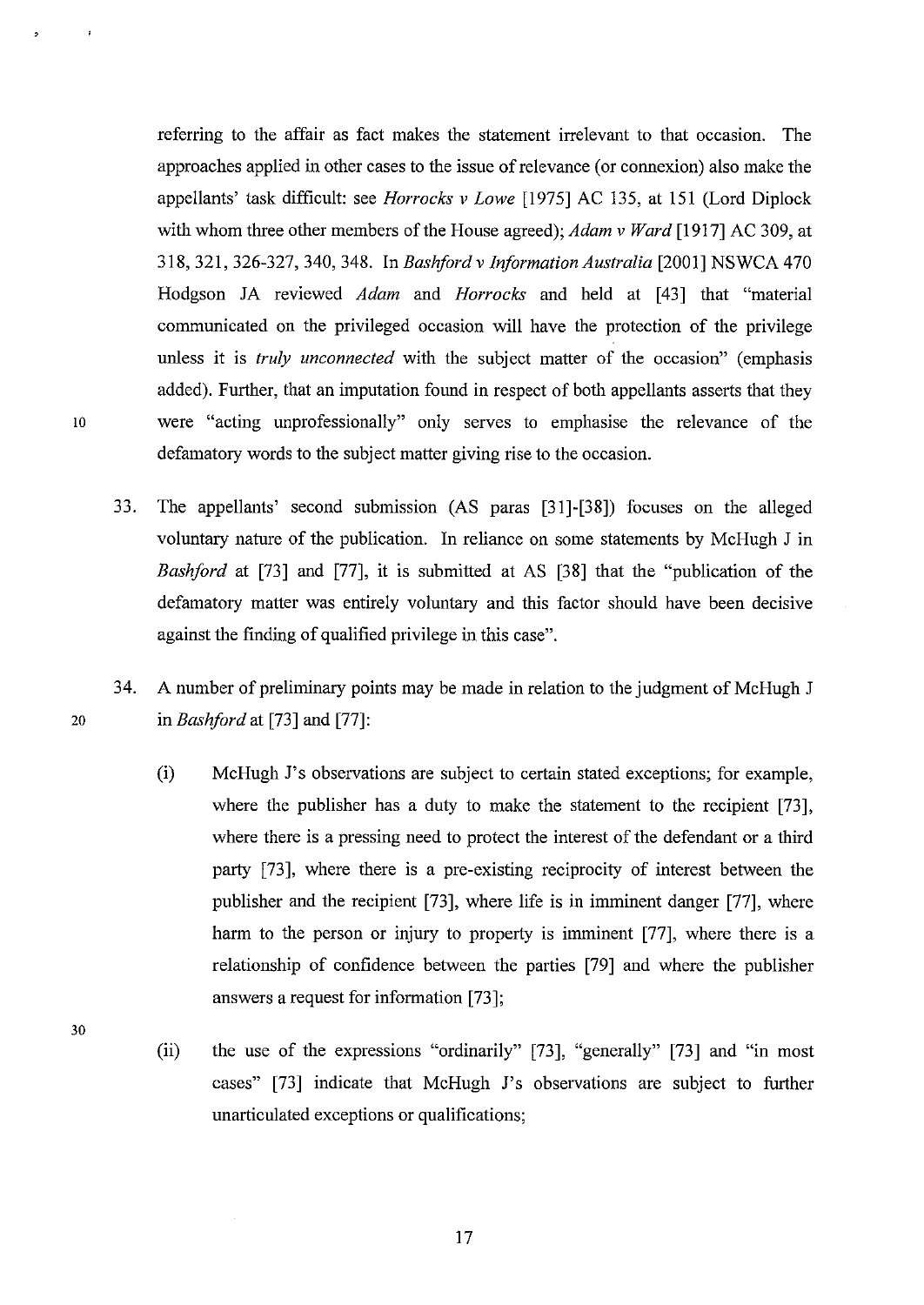- (iii) the statements at [77] that the voluntary nature of a publication "is *likely* to be decisive against a finding of qualified privilege" and at [74] ("often decisive") indicate that no legal rule is being articulated but rather a relevant factor which mayor may not be decisive in any particular case;
- (iv) the observations do not sit well with the reasoning of any of the majority justices in *Bashford:* see Gleeson CJ, Hayne and Heydon JJ, especially at [25]; neither Gummow J nor Kirby J treated the voluntary nature of the publication in that case as significant.
- 35. The appellants' second submission warrants the following responses.
- 36. First, McHugh J's observations are not applicable in the present case because the Court of Appeal held that "the defendant [had] a duty to make the statement to the recipient" and McHugh J specifically stated in *Bashford* at [73] that his observations about voluntary statements did not apply in that situation. And the only argument put by the appellants as to why there is no duty is the first argument dealt with above.
- 37. Secondly, McHugh J at [73] qualified his observations so as to exclude a situation 20 where there was "a pre-existing reciprocity of interest between the defendant and the recipient". In the present case, Ms Dillon and Mr Croft, as directors of the board were dealing with board business in general and, in particular, matters relevant to the conduct of the general manager and had a pre-existing "reciprocity of interest" in relation to both.
- 38. Thirdly, at [79] McHugh J stated that a defendant is "entitled to volunteer defamatory information to a third party ... where a confidential relationship exists between the defendant and the third party and the defendant has a duty to protect the interests of that person". As members of a board of a statutory authority, Ms Dillon and Mr Croft had 30 an "obligation of respecting the confidential nature of board affairs where the interests of the board itself so require[ d]" *(Bennetts* v *Board of Fire Commissioners* (1967) 87 WN 307, at 310 per Street J) and board members were all under a duty to protect the interests of board members, particularly in relation to information which might result in serious consequences for the board members. Likewise at [73] McHugh J notes that his formulation does not apply where the publication "protects [the publisher's] interests".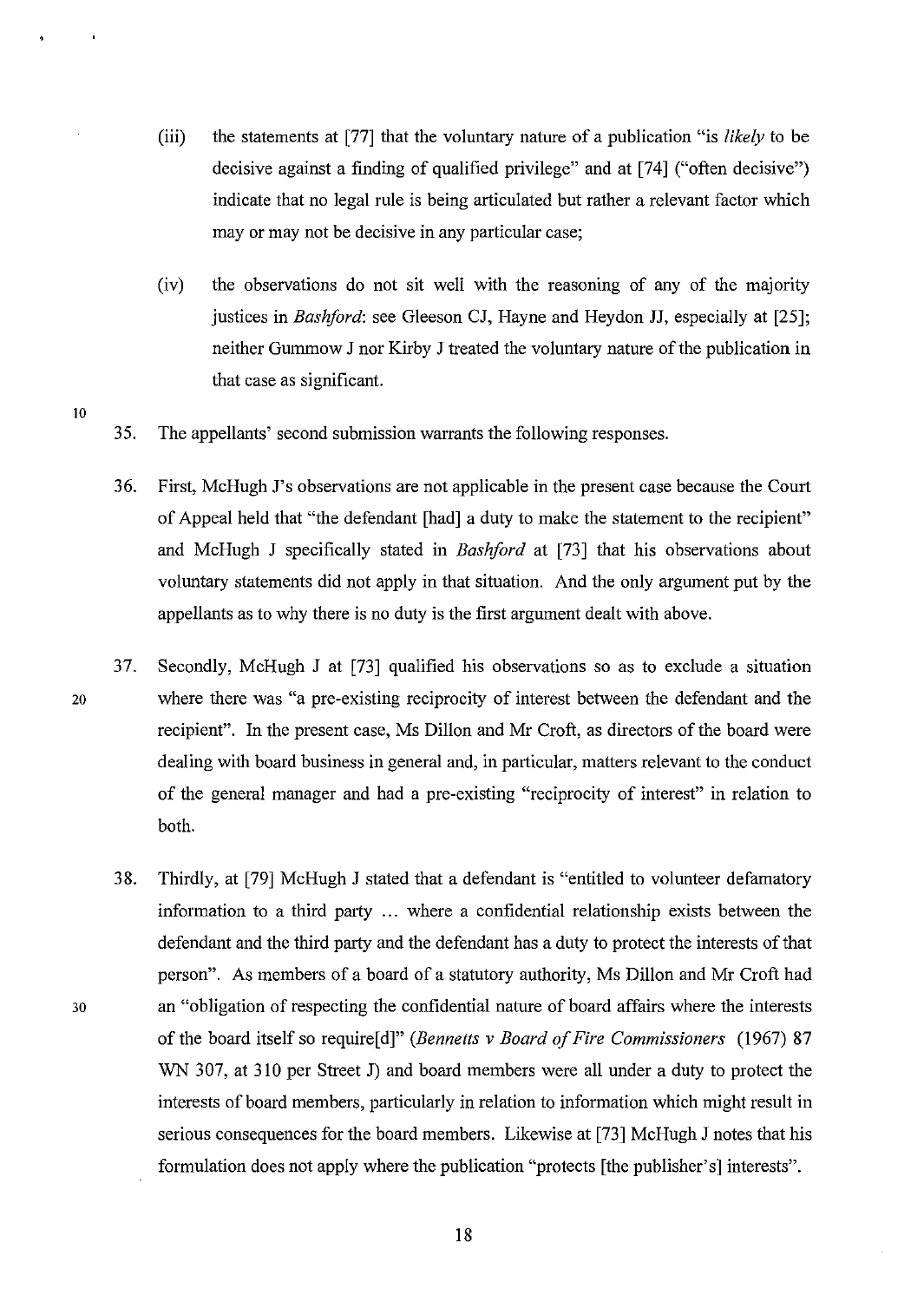- 39. Fourthly, McHugh J's formulation does not apply where the publisher "answers a request for information": *Bashford* at [73]. The request by Mr Croft for a written statement of support for the general manager (WB 334) *implicitly* seeks information which is relevant to whether such support should be given by board members and the discussions between Ms Dillon and Mr Croft fall into this category. On this reasoning, the statements made by Ms Dillon were not "volunteered" but rather elicited by Mr Croft.
- 10 40. Fifthly, McHugh J's formulation does not operate where "there is a pressing need to protect the interests of the defendant or a third party": see [73]. The communication by Ms Dillon to Mr Croft was necessary to protect the interests of the members of the board of the CMA (of which both Ms Dillon and Mr Croft were members), particularly given the departmental inquiry which had been announced, the likely inquiry by ICAC and the scheduled motion of confidence in Ms Cush. A failure on the part of the board members to address the issue of any relationship between the appellants might well result in serious consequences for all concerned.
- 41. Sixthly, as noted above, McHugh J's formulation is subject to exceptions and 20 qualifications and it is submitted that in the particular circumstances of the present case the voluntary nature of the publication is not only not decisive but also irrelevant. The appellants point to no convincing reason why that should be decisive in the present case.
- 42. Seventhly, no case is cited by the appellants which supports the approach articulated by McHugh J. Some reported cases may be consistent factually with what his Honour says (or can be made to appear so). However, the appellants point to no case (despite the thousands of cases in this area) which has formulated the principles in the detailed manner formulated by McHugh J. Certainly the majority judgments in *Bashford*  30 provide no support for McHugh J's approach: see Bashford at [25] in particular.
	- 43. Eighthly, McHugh J's statements (if they amount to matters of principle) are contrary to the approach previously adopted by this court. Dixon J in *Guise* v *Kouvelis (1947)*  74 CLR 102, at 116-117 stated that the law of qualified privilege is expressed at a high level of generality by reference to broad and flexible tests (viz. duty and interest) and is